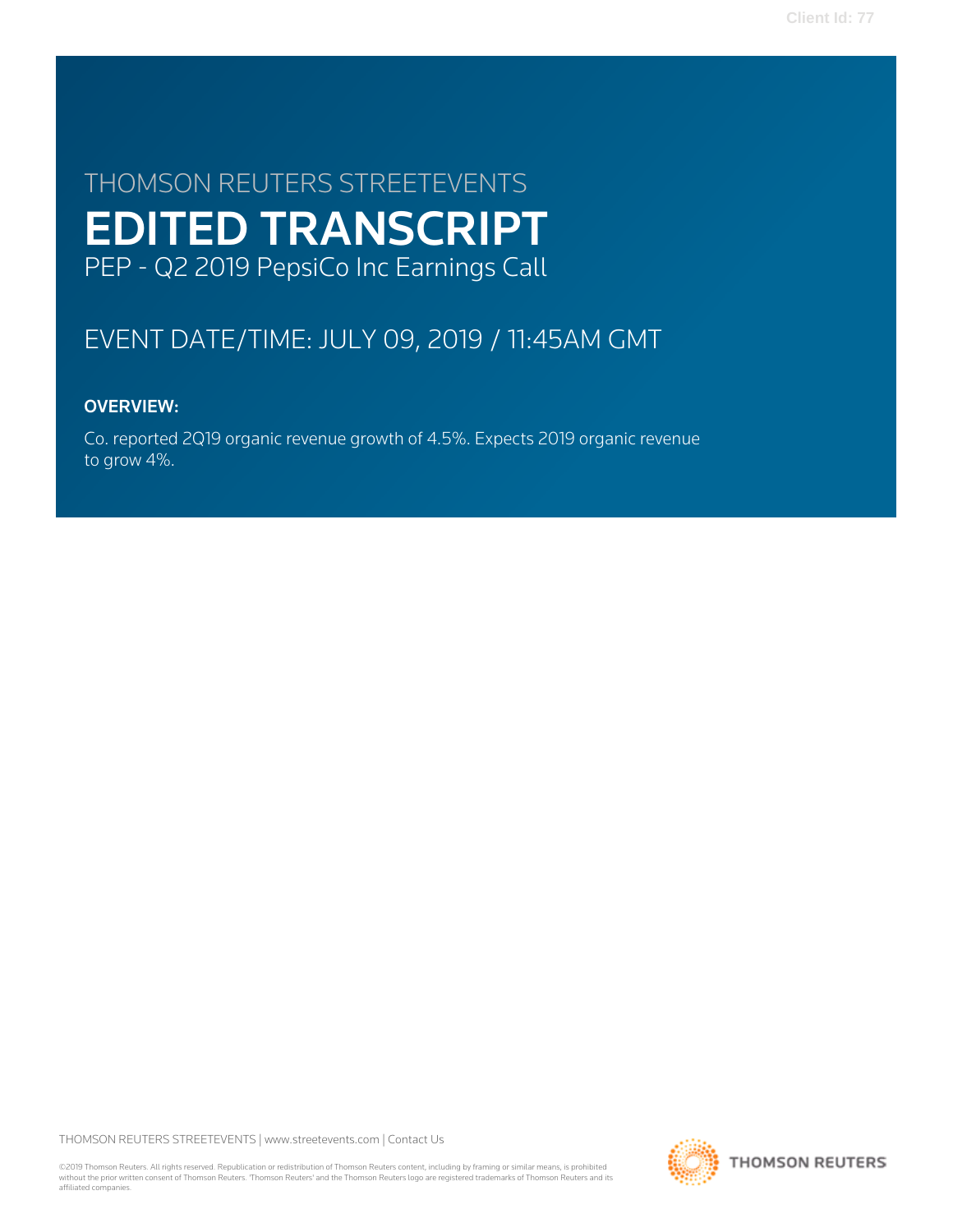#### **CORPORATE PARTICIPANTS**

**[Hugh F. Johnston](#page-3-0)** PepsiCo, Inc. - Vice Chairman, Executive VP & CFO **[Jamie Caulfield](#page-1-0)** PepsiCo, Inc. - SVP of IR **[Ramon Luis Laguarta](#page-2-0)** PepsiCo, Inc. - Chairman & CEO

## **CONFERENCE CALL PARTICIPANTS**

**[Ali Dibadj](#page-5-0)** Sanford C. Bernstein & Co., LLC., Research Division - SVP and Senior Analyst **[Amit Sharma](#page-15-0)** BMO Capital Markets Equity Research - Analyst **[Andrea Faria Teixeira](#page-8-0)** JP Morgan Chase & Co, Research Division - MD **[Bonnie Lee Herzog](#page-10-0)** Wells Fargo Securities, LLC, Research Division - MD and Senior Beverage & Tobacco Analyst **[Bryan Douglass Spillane](#page-3-1)** BofA Merrill Lynch, Research Division - MD of Equity Research **[Caroline Shan Levy](#page-13-0)** Macquarie Research - Senior Analyst **[Dara Warren Mohsenian](#page-4-0)** Morgan Stanley, Research Division - MD **[Judy Eunjoo Hong](#page-5-1)** Goldman Sachs Group Inc., Research Division - MD, Senior Analyst & Co-Head of the GIR Asian Professionals Network **[Kaumil S. Gajrawala](#page-9-0)** Crédit Suisse AG, Research Division - MD & Research Analyst **[Kevin Michael Grundy](#page-11-0)** Jefferies LLC, Research Division - Senior VP & Equity Analyst **[Lauren Rae Lieberman](#page-6-0)** Barclays Bank PLC, Research Division - MD & Senior Research Analyst **[Laurent Daniel Grandet](#page-13-1)** Guggenheim Securities, LLC, Research Division - Senior Analyst and MD of the Consumer & Retail Team **[Robert Edward Ottenstein](#page-12-0)** Evercore ISI Institutional Equities, Research Division - Senior MD, Head of Global Beverages Research & Fundamental Research Analyst **[Sean Roberts King](#page-15-1)** UBS Investment Bank, Research Division - Equity Research Analyst of Beverages **[Stephen Robert R. Powers](#page-7-0)** Deutsche Bank AG, Research Division - Research Analyst **[Sunil Harshad Modi](#page-9-1)** RBC Capital Markets, LLC, Research Division - MD of Tobacco, Household Products and Beverages **[William Bates Chappell](#page-14-0)** SunTrust Robinson Humphrey, Inc., Research Division - MD

### **PRESENTATION**

#### **Operator**

<span id="page-1-0"></span>Good morning and welcome to PepsiCo's Second Quarter 2019 Earnings Conference Call. (Operator Instructions) Today's call is being recorded and will be archived at www.pepsico.com. It is now my pleasure to introduce Mr. Jamie Caulfield, Senior Vice President of Investor Relations. Mr. Caulfield, you may begin.

#### **Jamie Caulfield** - PepsiCo, Inc. - SVP of IR

Thank you, operator, and good morning, everyone. I'm joined this morning by PepsiCo's Chairman and CEO, Ramon Laguarta; and PepsiCo's Vice Chairman and CFO, Hugh Johnston. We'll begin today's call with some brief prepared comments from Ramon and Hugh and then I'll open the call up to your questions.

Before we begin, please take note of our cautionary statement. We will make forward-looking statements on today's call, including about our plans and 2019 guidance. Forward-looking statements inherently involve risks and uncertainties and reflect our view as of today, and we are under no

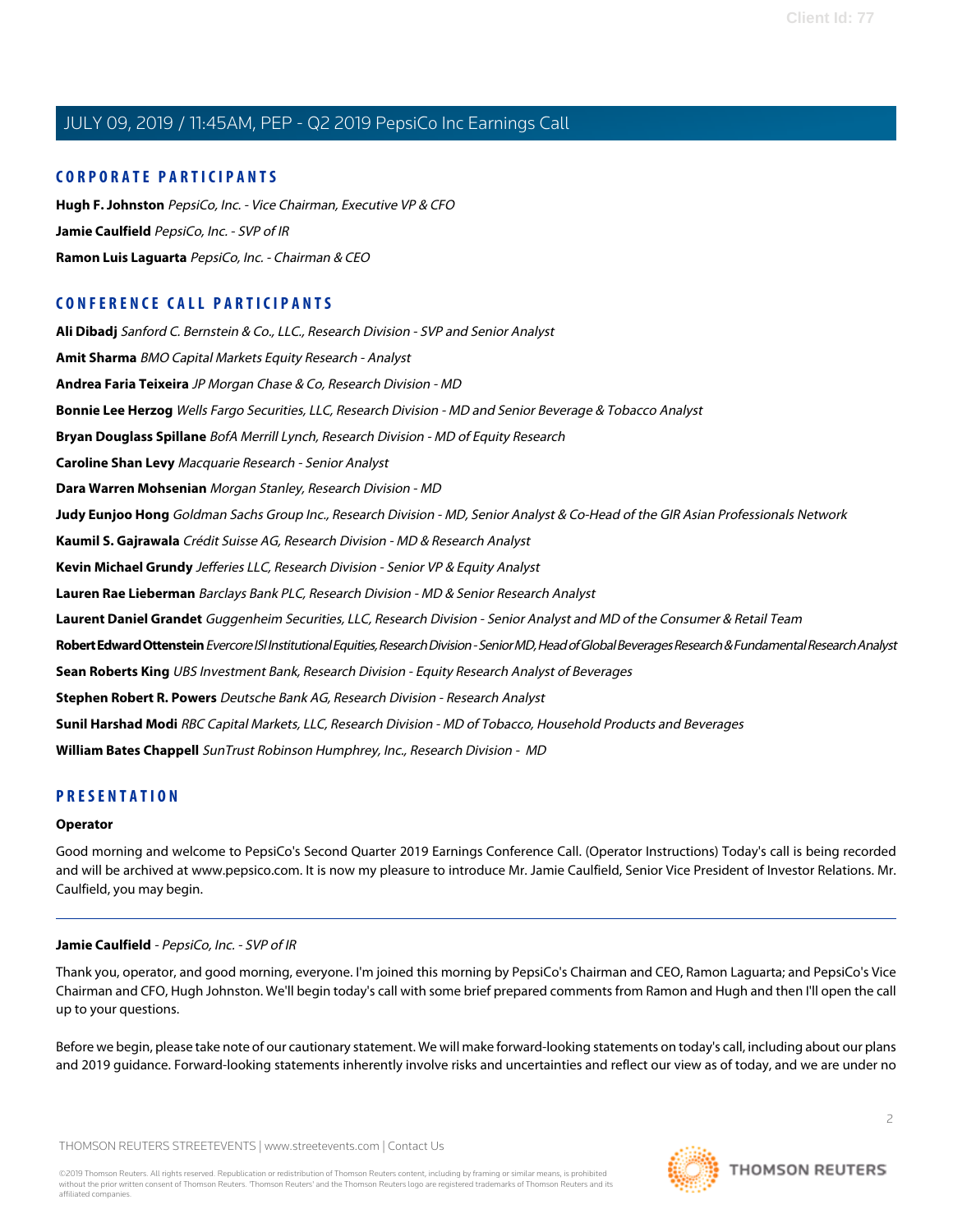obligation to update. When discussing our results, we refer to non-GAAP measures, which exclude certain items from reported results. Please refer to today's earnings release and 10-Q available on pepsico.com for definitions and reconciliations of non-GAAP measures and additional information regarding our results and for a discussion of factors that could cause actual results to differ materially from forward-looking statements.

<span id="page-2-0"></span>And now it's my pleasure to introduce Ramon Laguarta.

#### **Ramon Luis Laguarta** - PepsiCo, Inc. - Chairman & CEO

Thank you, Jamie. Good morning, everyone. With just 4 things I would like to highlight before I move on to a brief recap of the operating sector's results.

First, we're very pleased with our results for the second quarter. Organic revenue grew 4.5%, overall, with each of our 6 operating sectors contributing to the growth. I believe the solid growth we had in the second quarter is a good indication of the strength of both our product and geographic portfolios. And it also gives us the confidence that the plans we shared with you at the beginning of the year are being very well executed.

Second, we continue to make progress on our productivity agenda and remain on track to achieve our full year productivity target savings.

Third, we're on track with our investment priorities, amongst which we've stepped up our brand investments, which is evident in the increase in A&M in the first half of 56 basis points as a percent of net revenue. We've invested in advance data and analytics to enhance our consumer and shopper insights and sharpen the precision of our execution.

We invested in increased go-to-market capacity and capability, including routes, other frontline selling resources and e-commerce. We invested in increased manufacturing capacity with additional lines and plans to support our fastest-growing brands. We invested to drive greater global systems harmonization and standardization. And we took steps to transform our culture to become more effective by being more consumer-centric, nimble and collaborative. And fourth, we're reaffirming our full year guidance.

So let me move on to the sector's results, starting with Frito-Lay North America. FLNA continue to post strong growth in the second quarter with organic revenue up 5% and solid market performance. We delivered good net revenue growth in our key trademarks, including Lay's, Doritos, Cheetos and RUFFLES. In addition, we posted good growth across all channels in the U.S., led by high single-digit growth in convenience and dollar stores.

We continue to invest across the business with the aim to drive sustainable better-than-industry growth, and this includes investing in plant and warehouse capacity, routes, sales technology, enhanced consumer and shopper data and insights and brand media. To this point, in the second quarter, FLNA's A&M was up high single digits with investments across our portfolio of brands. And we're pleased to note that FLNA was once again the largest contributor to double food and beverage U.S. retail sales growth in the quarter.

PepsiCo Beverages North America delivered 2% organic net revenue growth with solid benefit from net price realization. trademark Pepsi and trademark Mountain Dew showed sequential volume improvement. And our ready-to-drink coffee and water volumes grew in the high and mid-single digits, respectively. A&M spending was up strong double digits for the quarter.

Beyond brand investment we also directed investment on innovation to address new category entrants and to drive success in higher-growth category segments. And this is evident with innovations like Mountain Dew Game Fuel, Gatorade Zero and Gatorade Bolt24, LIFEWTR, bubly, new variants of Propel, and extensions within our successful Starbucks and Pure Leaf tea liners.

We're encouraged by the steady improvement we've seen in the business and we believe that, as we execute our planned investment agenda, we'll see a return to sustained competitive performance.

Rounding out North America, the second quarter was Quaker's strongest quarter of organic revenue growth in 3 years with organic revenue up 3% driven by net price realization and modest volume gains.

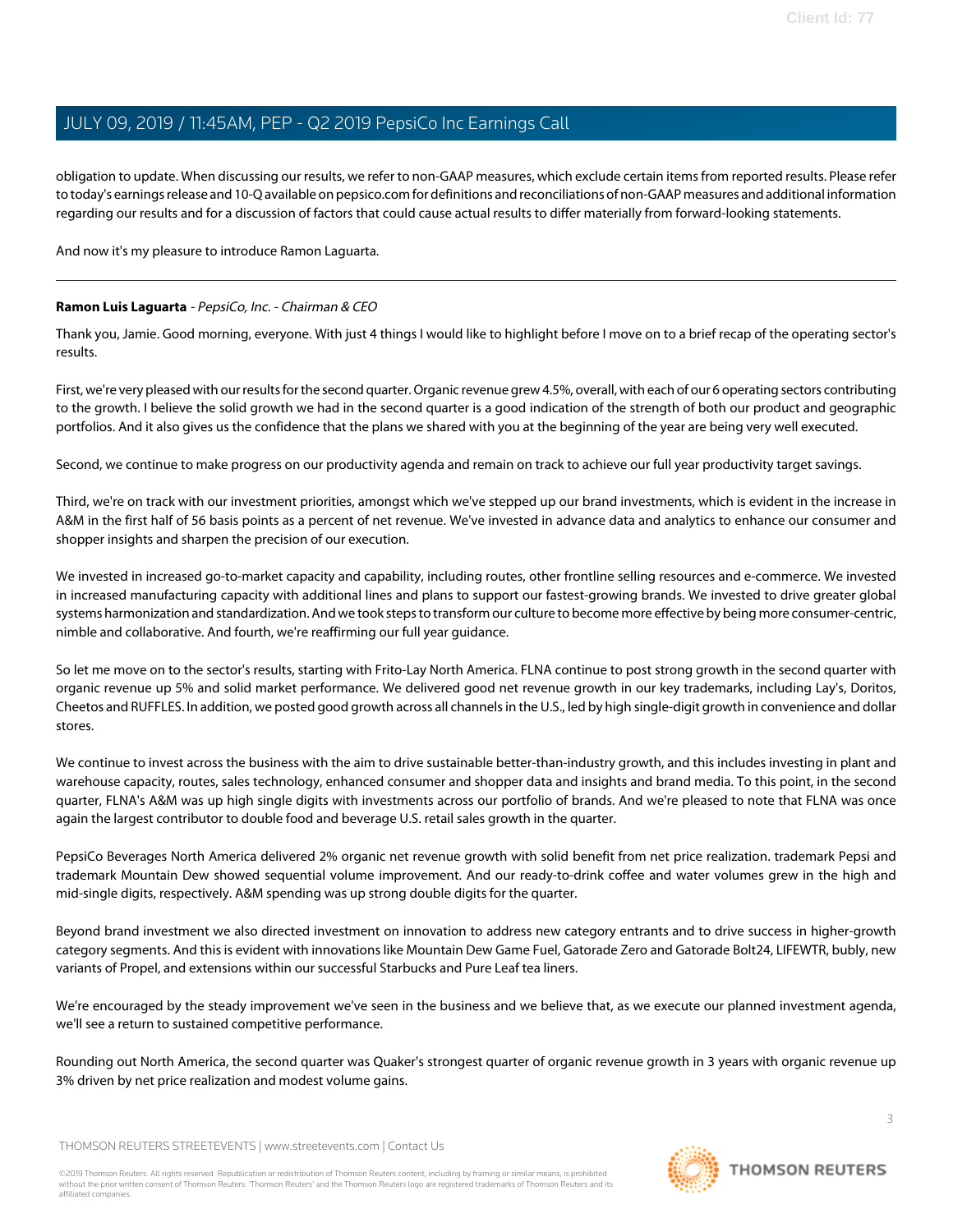We've restored brand support across the Quaker portfolio and we've returned to volume growth in (inaudible) and ready-to-eat cereals, each of which delivered mid-single-digit volume growth.

Now moving on to international, despite ongoing macroeconomic volatility in a number of key markets and poor weather in parts of Western Europe, each of our international divisions delivered solid organic revenue growth in the second quarter. Notably, developing and emerging market organic revenue increased 8% driven by particularly good growth in a number of our key markets.

Mexico and Russia were up high single digits. Brazil was up more than 20% in part reflecting the benefit of lapping last year's transport strike. China grew strong double digits. And India increased mid-single digits. These results are reflection of the benefits of the increased investments we're making in the business and reinvigorated emphasis on marketplace execution driving local relevance and local affordability, expanding our global brand portfolio and leveraging our global capabilities to drive higher per-capita consumption and market share gains.

<span id="page-3-0"></span>And with this, let me hand it off to Hugh.

#### **Hugh F. Johnston** - PepsiCo, Inc. - Vice Chairman, Executive VP & CFO

Thank you, Ramon, and good morning, everyone. I have just a few comments on the balance-of-the-year outlook. As Ramon just mentioned we're reiterating each of the components of our 2019 guidance, namely we continue to expect organic revenue growth of 4%; a core effective tax rate of approximately 21%; core constant currency EPS to decline approximately 1%; free cash flow of approximately \$5 billion; and total cash returns to shareholders of approximately \$8 billion, comprised of dividends of approximately \$5 billion and share repurchases of approximately \$3 billion.

As you model out the balance of the year, I call your attention to the fact that the organic revenue growth comparisons get meaningfully more challenging in the second half. And from an EPS perspective you should consider the following: first, over the balance of the year, we will be lapping gains from various strategic asset sales and re-franchising gains and insurance recoveries; and second, our pace of planned reinvestments in the business will accelerate over the balance of the year, and you will see this reflected both in core EPS as well as in our operating margin performance.

Now we'll open it up for your questions. Operator, we'll take the first question.

## **QUESTIONS AND ANSWERS**

#### <span id="page-3-1"></span>**Operator**

(Operator Instructions) Your first question comes from the line of Bryan Spillane of Bank of America Merrill Lynch.

#### **Bryan Douglass Spillane** - BofA Merrill Lynch, Research Division - MD of Equity Research

Ramon, I guess, kind of stepping back, you've had now have half a year of this stepped up investment. And I think if we look at the organic sales, the composition of organic sales particularly North America, it's a little bit more price-heavy and less volumes. So, I guess, 2 questions around that. One, do you think that the -- is the investment allowing for maybe more pricing and mix than maybe what existed previously? And second, would you expect that we'd start to see maybe more of a pickup in volume or demand as more of these marketing initiatives get into the market for the balance of the year?

#### **Ramon Luis Laguarta** - PepsiCo, Inc. - Chairman & CEO

Yes. Yes, listen, we're seeing balanced growth in the U.S. and very rational pricing in our categories, both in snacks and beverages. Last year, remember, we had higher commodity inflation, so I think that's being reflected a little bit in the pricing this year. But, nevertheless, what we're trying to do is trying to understand much better a consumer -- trying to understand the different occasions the consumer is going into our categories



**THOMSON REUTERS**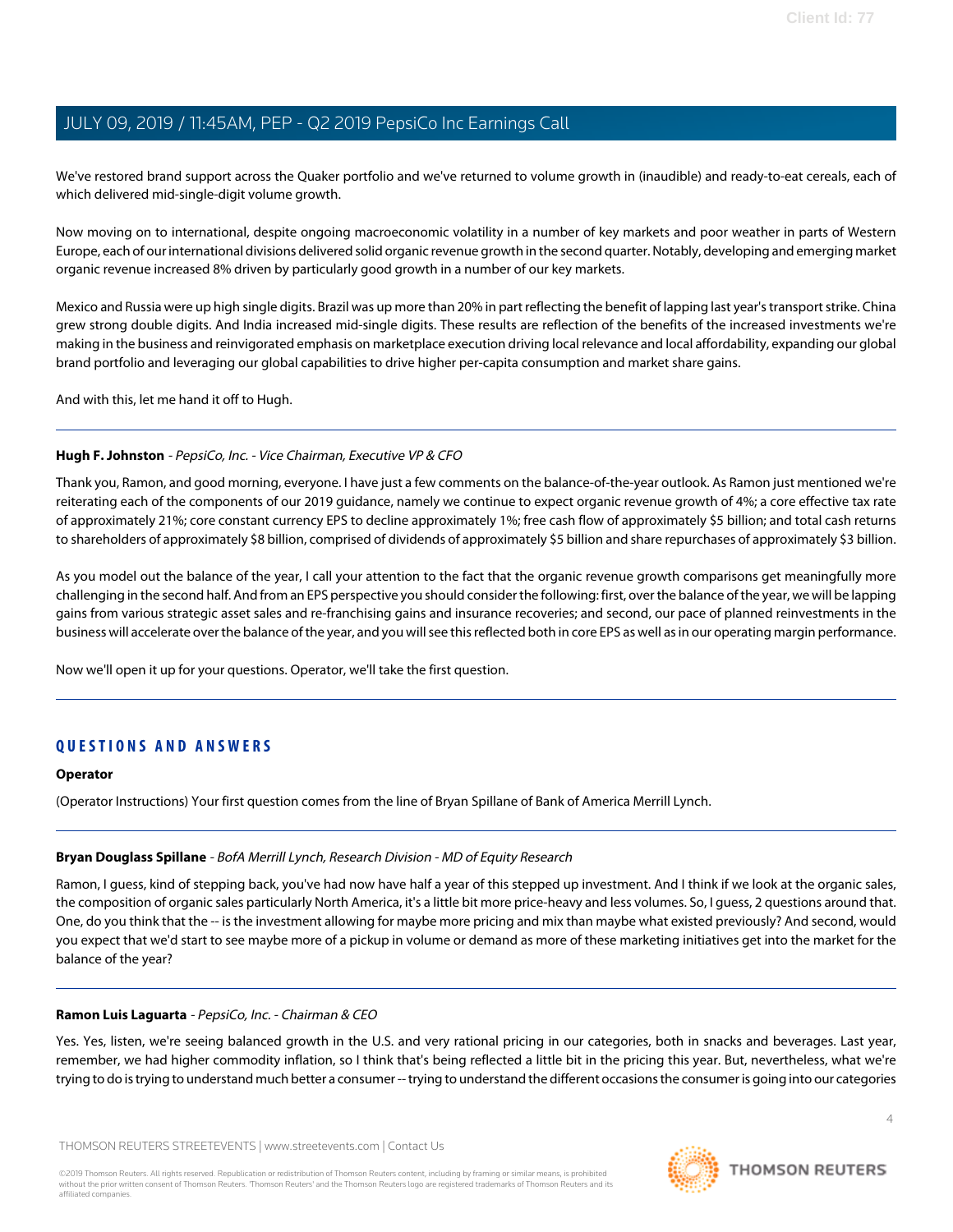and maximize, obviously, the opportunities for revenue in each one of those occasions. We're investing a lot in net revenue management across the company. And that's translating into, I would say, a better mix management, channel management, transaction per unit management. And that's what you should be seeing in the future as well.

The most important thing from the investor point of view is we're seeing very rational pricing across the industry. And everybody is trying to generate value by investing in brands, improving distribution, connecting better with consumers versus just using price as the only lever of attracting consumers to your brands. So I think it's pretty, pretty powerful good situation for our categories, I would say.

#### **Operator**

<span id="page-4-0"></span>Your next question comes from the line of Dara Mohsenian of Morgan Stanley.

#### **Dara Warren Mohsenian** - Morgan Stanley, Research Division - MD

So just to get a bit more granularity on the pricing, we've obviously seen Frito-Lay North America, the balance is tilted much more towards pricing recently with the strong organic sales growth over the last few quarters. So can you give us a little more granularity on what specifically has been driving that? And should we expect more of a balance going forward between pricing and volume? And then also on the beverage side, obviously very strong pricing the last few quarters post the fall increase. You just commented that the competitive environment is pretty rational. But just any thoughts on pricing potential in NAB when you cycle those increases in the fall would be helpful.

#### **Ramon Luis Laguarta** - PepsiCo, Inc. - Chairman & CEO

Sure. I would say, and Hugh will add to my comments, but what we've seen in the industry is a trend towards smaller packs. So consumers are somehow either size of the household or in particular occasions where they're consuming our products, consumers are moving to smaller packs. And if you recall, when we talk about our -- some of our investments in the past, in the past call, we said we were going to put additional capacity because we're seeing that the consumers move into smaller packs and some of our capacities under -- there are some bottlenecks in our capacity because of that, right?

So as we move in -- as the consumer moves into smaller packs, you realize more pricing. Price per kilo is better, price per liter is better.

The second trend is consumers are looking for higher-value products. So more functional, more -- they're looking for more benefits in the consumption of our categories, be it snacks or beverages. And that is also -- tends to be also higher price per liter, price per kilo. So I think you will continue to see those trends going forward in our categories, especially in more developed markets. Developing markets is a bit of a different game where you have to be very mindful of the price points and the affordability lenses. So if you cross certain price points, clearly, your products become out of reach for a lot of consumers. Where, in developed markets, we see smaller packs and more functional benefits driving what I would say positive pricing environment. Then, also, we see more consumption in convenience channels, channels where consumers are willing to be a bit less price sensitive and pay more for our -- for every transaction. So those are trends that you could see as positive trends for the category. I don't know about you, Hugh.

#### **Hugh F. Johnston** - PepsiCo, Inc. - Vice Chairman, Executive VP & CFO

Yes, I totally agree. I was going to say a lot of the same things. The only small pieces I would add to it, number one, Dara, in particular with Frito-Lay Sabra, where we recorded the volume, but we don't capture the revenue, we only pick it up in equity income. That was about a 1-point drag on Frito-Lay's volume. So if you take that out, then Frito-Lay's volume to revenue looks a little bit closer, obviously. And then number two, as Ramon said, I think in developed markets, we probably can expect a couple of points visual and then a couple points of consumer-driven mix that will enable us to get pricing in the future. So that I think is a reasonable expectation going forward.

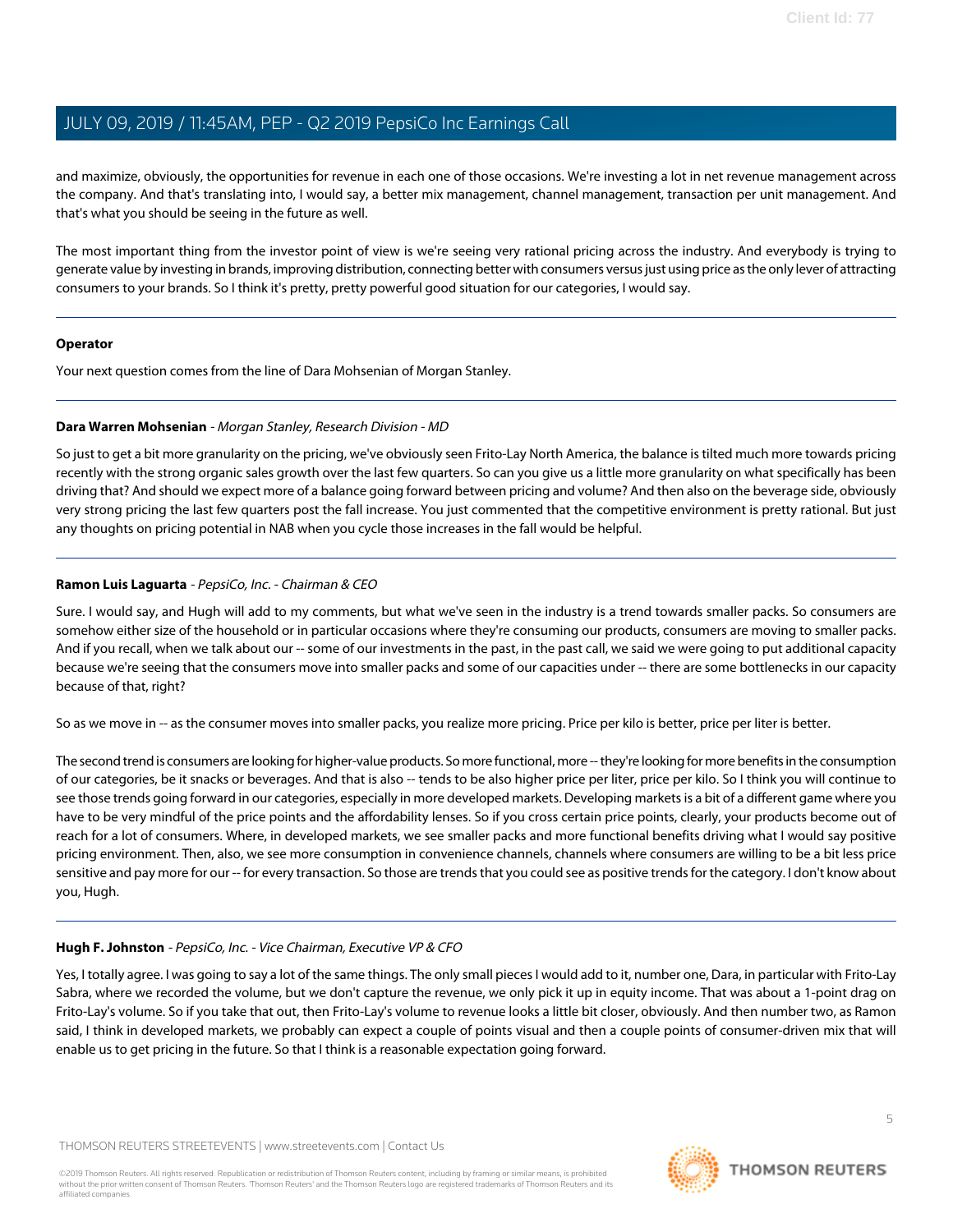#### **Operator**

Your next question comes from the line of Ali Dibadj of Bernstein.

#### <span id="page-5-0"></span>**Ali Dibadj** - Sanford C. Bernstein & Co., LLC., Research Division - SVP and Senior Analyst

So I just want to go back to the investments that you've been making now over the past 6 months and where you expect that to appear in the top line. Is it rate? Is it mix? Is it volume? Ramon, I appreciate your commentary in the first question about price rationality in the marketplace, certainly. But the incrementality of the investments I would have imagined would like to show up in one of the top line drivers, and we're not quite seeing it yet. So I'm just trying to understand how you think about investment and where it's supposed to appear, the ROI of that and whether you're adjusting anything because it doesn't look like it's actually showing up in your particular result in terms of incremental investment. And in particular, I'm talking about PBNA.

#### **Ramon Luis Laguarta** - PepsiCo, Inc. - Chairman & CEO

Okay, Ali. Listen, I won't go into very specifics for each one of the business. What I'll tell you is the philosophy behind these investments, we're trying to have a very high-growth -- sustained high-growth company going forward. I think we are -- we have accelerated clearly from the 2%, 3% sustained 4% to 5% growth. Our ambition is to stay within those parameters we set in the 4% to 6% top line growth. And that would require multiple layers of investment across multiple parts of the business right?

So if you think what we've been doing, we've been investing in what you could call more short-term levers of acceleration, whether there would be new routes in the markets or more selling capacity or improving some of our warehousing bottlenecks that we had in some of our businesses because of high growth or some of the investments we're putting now in capacity because, really, the demand is quite, quite high for some of our technologies.

So that you will see reflected -- it is being reflected. I mean if you see Frito-Lay 4.5% growth or acceleration in a lot of the water brands, in PBNA, or some of the coffees, or whatever. I mean, it is being reflected. But the big idea, I think, for us and the philosophy of our investing and we're trying to run the company is how do we keep investing capabilities that will give us that 4.5% or 5% or 4%. Like between the 4% and 6% going forward on a sustained basis. And not only the U.S. but really across the company. And those have to do with new capabilities in insights and how do we digitalize the company and how do we what we call precision at scale, so how do we execute our portfolios in every store with the right level of insights and precision. And we have closed loops on execution so that our people can execute consistently at those high levels. How do we continue to innovate in new platforms and have the right amount of resources to invest in new platforms versus taking money from the core and giving to those new platforms.

So that is the philosophy, and that's what we're doing. And to tell you the truth, we're pretty happy with the way the business is responding, the way we're seeing our market share evolving in our key markets and our markets-to-be in the future. So I think we feel pretty good. And the investment will come in all the different areas that I told you. And with this idea of sustained -- very sustained high performance top line, that will be the big driver of value for you guys as shareholders of the company.

#### <span id="page-5-1"></span>**Operator**

Your next question comes from the line of Judy Hong of Goldman Sachs.

**Judy Eunjoo Hong** - Goldman Sachs Group Inc., Research Division - MD, Senior Analyst & Co-Head of the GIR Asian Professionals Network

So, Ramon, I think you cited improvement in NAB, particularly around the Pepsi trademark and Mountain Dew. But, I guess, one area that's still somewhat soft is Gatorade. So maybe from your perspective, if you can you talk a little bit about what you're seeing from a Gatorade standpoint.

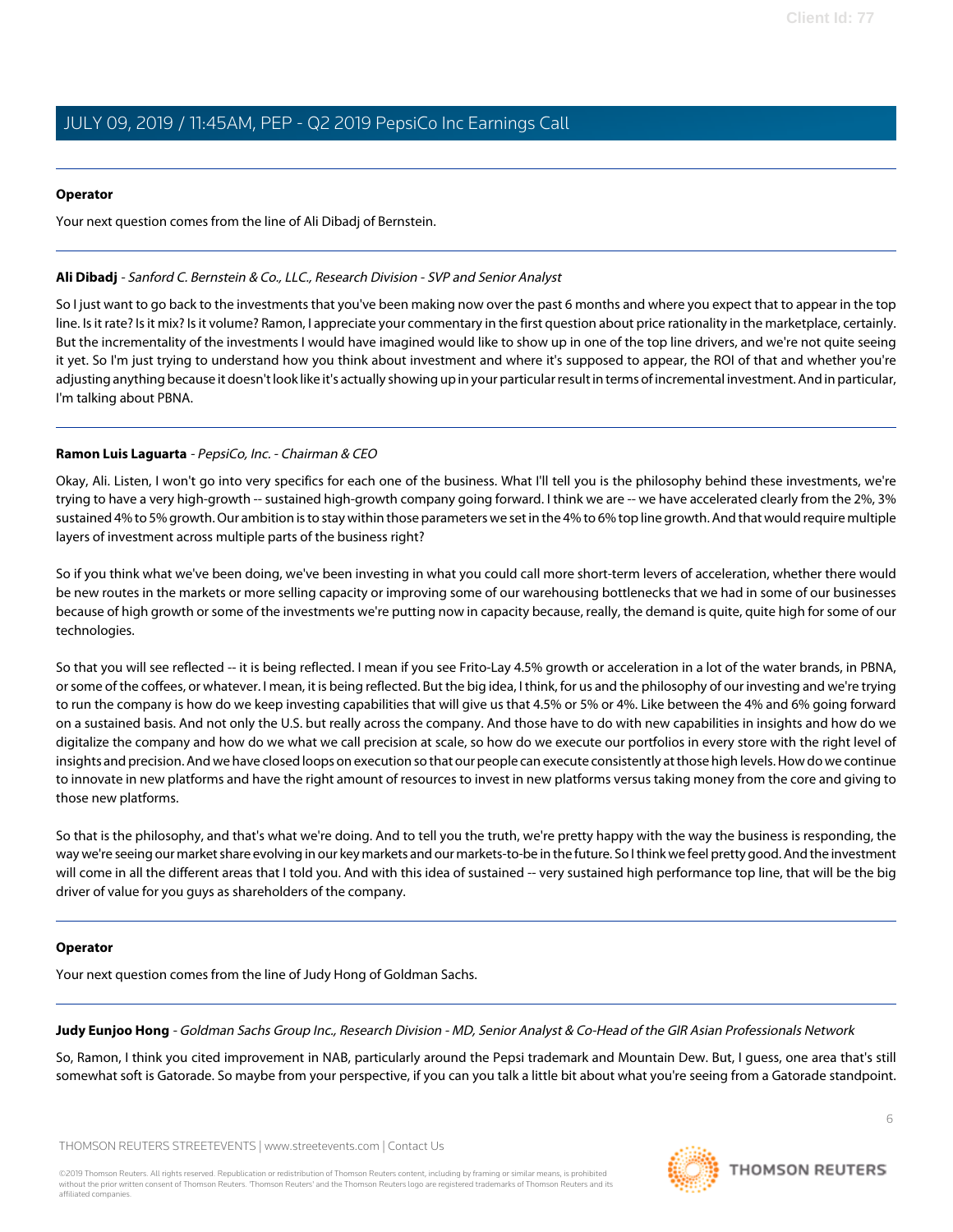Obviously, you have innovation around the trademark with the Bolt24. So how does that kind of fit into the strategy and when you think that we should see some more tangible improvement on that brand?

#### **Ramon Luis Laguarta** - PepsiCo, Inc. - Chairman & CEO

Yes. Listen, Gatorade is clearly a big brand for us and one that is very solid with the consumer. All the metrics on the brand are fantastic in terms of consumer engagement and consumer brand equity in all dimensions is very strong. Now what we're doing is innovate against that umbrella.

The big innovation we -- I mean you've mentioned Bolt, but the big innovation is being Gatorade Zero, right? So with Gatorade Zero, we've been able to expand the consumer base of the brand to some consumers that actually were athletes but they put a lot of, I guess, emphasis on sugar, and therefore, the less of the occasions that they were consuming the brand to move into other opportunities. So now, with Gatorade Zero, we've seen that we're expanding again the consumer base of the brand. And that's going to be very, very incremental for us going forward.

We're seeing the incrementality for the category, we're seeing the incrementality for the brand. Gatorade Zero is already the #1 Zero sports drink in the country by quite a distance, I would say, and we'd see every week the velocity of the brand improving. So I think that this is a brand that will be very big for us.

Now Propel is another big opportunity for us in sports drink and sports hydration, and we see Propel growing also double-digit consistently for the last few years. It's a brand intended for what we call more casual exercisers, and we're trying to give them a good combination of hydration with lower calories. That's working very well. Now we're adding vitamins and some other positive functionality.

And then we have Bolt. Bolt24 is a new platform for us. It's going to be a functional platform trying to -- it's catering to the athlete off the field. I think the consumption would be off the field. We're trying to give hydration to the athlete during the day with functional benefits that are all-natural. I mean now Bolt24 is watermelon, water plus sea salt. That's how the consumer will get its electrolytes. And then we're adding some vitamins or antioxidants and whatever. So -- and you will see more innovation coming under that platform. That will be off-the-field functionality for the core athlete.

We're very positive about the image, the functionality, the brand that we can create about -- around Bolt. That is going to be one more example of how Gatorade understands consumers and continues to innovate against all the needs of consumers in the sports arena.

So we're very positive about the continued share of market development that we have in this segment and how we'll be able to grow the category, which is at the end our biggest responsibility as the leader of the category.

#### <span id="page-6-0"></span>**Operator**

Your next question comes from Lauren Lieberman of Barclays.

#### **Lauren Rae Lieberman** - Barclays Bank PLC, Research Division - MD & Senior Research Analyst

Great. I was hoping we could talk a little bit about the international strategy. So, Ramon, you talked about sort of this, like, challenger stronghold battleground framework for thinking about market, I was just hoping you could maybe shed a little bit more light on kind of the investment priorities, whether you want to talk about it by geography, by category. And do you think kind of the game changer for you at accelerating performance or market share performance is about -- is it more about innovation or is it more about capabilities and execution?

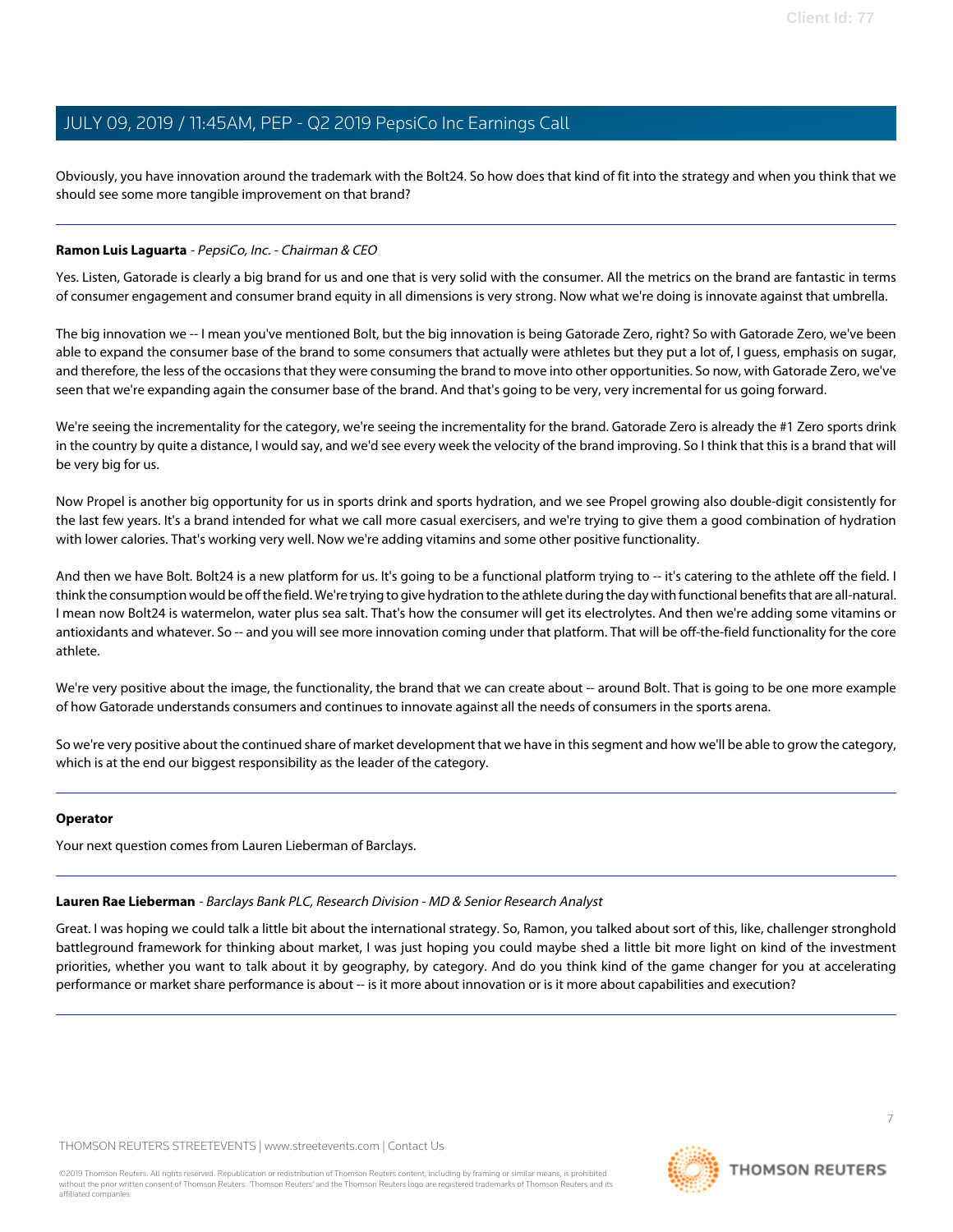#### **Ramon Luis Laguarta** - PepsiCo, Inc. - Chairman & CEO

Okay. Listen, we are -- we see international as a huge growth opportunity for this company long term. And I think we've been growing international 2 to 3x the U.S. growth for the last few years. I think that should continue in the future when you see the [per caps] of both our snacks and our beverage categories in the -- around the world and the U.S.

We see a lot of opportunities in snacks by moving unpackaged to packaged, that's a huge trend. We're seeing that our snacks business benefits a lot by urbanization. And as we see people moving into big cities in developing markets, that's a huge opportunity.

We have a very good playbook on how we develop per caps of our snacks business. I think we'll keep qualifying that better and better. And we have a very, I think, a quite advantaged playbook and we're demonstrating that in many markets around the world. So you should see us continue to invest in our snacks business internationally, and that should be a big engine of growth for us.

When you go to the beverage category, the same principles in terms of how big is the growth opportunity as consumers are moving from, I would say, noncommercial liquids to more commercial liquids everywhere in the world. And they're -- the nuance in our strategy is, obviously, we have another competitor that is trying to develop a category with us. And then we have to be smart where we have a, I would say, a higher growth share position -- a higher share position, versus a medium share position, versus a large share position. And our strategy needs to change, obviously. It doesn't mean then we're not going to aspire to gain share in every single market around the world, but the tools we use and the number of complexities we choose to add to the business will be different depending on the market position we play in every market. So that's the nuance between the beverage and the snacks business.

You should see international as a huge growth opportunity for us globally for many, many years to come. And I think we're realizing them, you see the numbers that we're posting every quarter, and they show the -- both the top line and the bottom line opportunity that, that has for PepsiCo going forward.

#### <span id="page-7-0"></span>**Operator**

Your next question comes from the line of Steve Powers of Deutsche Bank.

#### **Stephen Robert R. Powers** - Deutsche Bank AG, Research Division - Research Analyst

Great. So maybe to build on some of what you said, I think, in response to Alex' question. I just want to step back and validate your confidence in being able to resume your long-term algorithm come 2020, that 4% to 6% top line, 20 to 30 basis points margin improvement formula. Because despite the first half investments, your guidance, as Hugh highlighted in his remarks, seems to allow for some deceleration in the back half on the tougher comps. So, I guess, I'm first trying to understand how confident you are in your ability to maintain first half top line momentum, not only in the back half, but out to 2020 and beyond. And then, secondly, to the extent you are able to sustain or accelerate the top line from here, do you see all businesses now being in a position to contribute to necessary margin improvement come 2020 or will certain businesses require another year of more investment beyond 2019?

#### **Ramon Luis Laguarta** - PepsiCo, Inc. - Chairman & CEO

Listen, I think, obviously, we stayed true to the long-term guidance that we gave a few months ago, right? Like 5 or 6 months ago. We thought very carefully about that framework for growth, and we obviously are seeing that we're capable of delivering that. And we have the portfolio of categories and the portfolio of geographies that allow us to deliver that on a sustained basis. Assuming that we make the right choices around productivity of our investments and we make the right choices on where we put this money for investment, the capabilities we're building and what we're planning to innovate, I think we stayed true to that long-term framework.

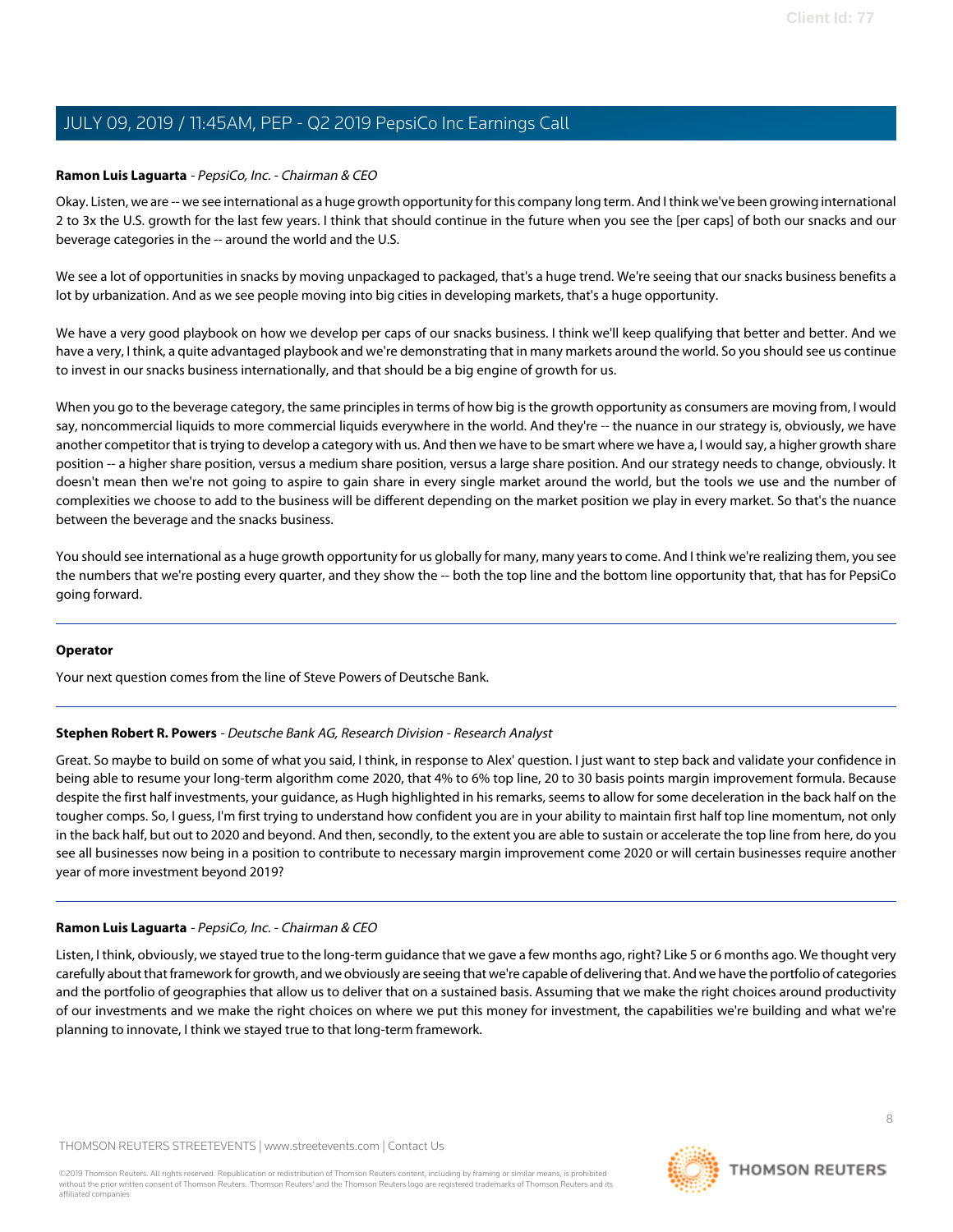The -- remember, when we talked about our investment year for 2019, we said that, first, we did a few things, right, in the process. First, we looked at existing budgets and we tried to reallocate those budgets into the areas that would give us the better returns, so that have been internal.

Second, we said we're going to really double down on our productivity, and that productivity would be reinvested for growth, and we're doing that in the sense that our productivity is quite strong and we're reinvesting. And, third, we said we probably need a year of additional reinvestments that would put a solid foundation for the years to come, whether it is A&M, whether it's in some of the other capabilities we talked about or capacities in terms of manufacturing or supply chain. So we're doing all that.

With that, we feel pretty good about the future. Yes, the company, as you see in many of our industry, we need to keep investing to transforming ourselves, right? So this is, I think, a never-ending story for the future in terms of systems, in terms of new technologies, in terms of adding new brands. So there will continue to be additional investment needs in the company going forward. I think we can fund most of them with our productivity efforts and reallocating existing budgets, which, in a company of our size, we can make a lot of discretionary decisions on what our priority is year-after-year. So I don't know if, Hugh, you have anything else to add, but that's how we see, as a management team, the following 3, 4 years.

#### **Hugh F. Johnston** - PepsiCo, Inc. - Vice Chairman, Executive VP & CFO

Right, I agree with that. And, Steve, just to add a little bit to it, as Ramon mentioned, we said we expect to be back on algorithm come 2020. You know, as a management team, we've been pretty disciplined about talking about next year in February when we get to next year. So I think, with the context Ramon has given you, we'll talk about more details next February.

#### **Operator**

<span id="page-8-0"></span>Your next question comes from the line of Andrea Teixeira of JPMorgan.

#### **Andrea Faria Teixeira** - JP Morgan Chase & Co, Research Division - MD

I have a follow-up and then a margin question. So can you comment on the state of the consumer in the U.S., as alluded before? The results this morning have been supportive, but this kind of data has been softer as of late. Is this just a timing or weather-related or are you seeing the consumer a bit more cautious? And on the gross margin, Hugh, you have called out the timing of commodity pressures in the first quarter earnings and into the second quarter, but the gross margin still expanded as well, so have we cycled most of the pressures?

#### **Ramon Luis Laguarta** - PepsiCo, Inc. - Chairman & CEO

Yes, to comment on the consumer and then Hugh can talk on the gross margin. We're seeing, in our snacks business, macro snacks pretty healthy growth. We're seeing good acceleration versus previous years. The number of occasions are going up. The price per occasion is growing nicely, as you saw. And we're capturing above fair share of that growth as a company. So in snacks, I see a lot of good tailwind.

In terms of beverages, it's been a little bit erratic and quite linked to weather, actually. So we've seen -- you take the Q2, the second quarter, we had a fantastic April, but then somehow a lower May and June from the snacks point of view because the weather has been quite wet and cold, and that obviously impacts some parts of the category, especially the hydration-related parts of the business. We're seeing it coming back, so it's good. We see a healthy consumer, a consumer that -- where price elasticities are good. And so we cannot see any signals that tells us the consumer is slowing down, at least in our categories, right, which are low-priced, quite routine category that are very well-penetrated, very high-penetrated across all the U.S.

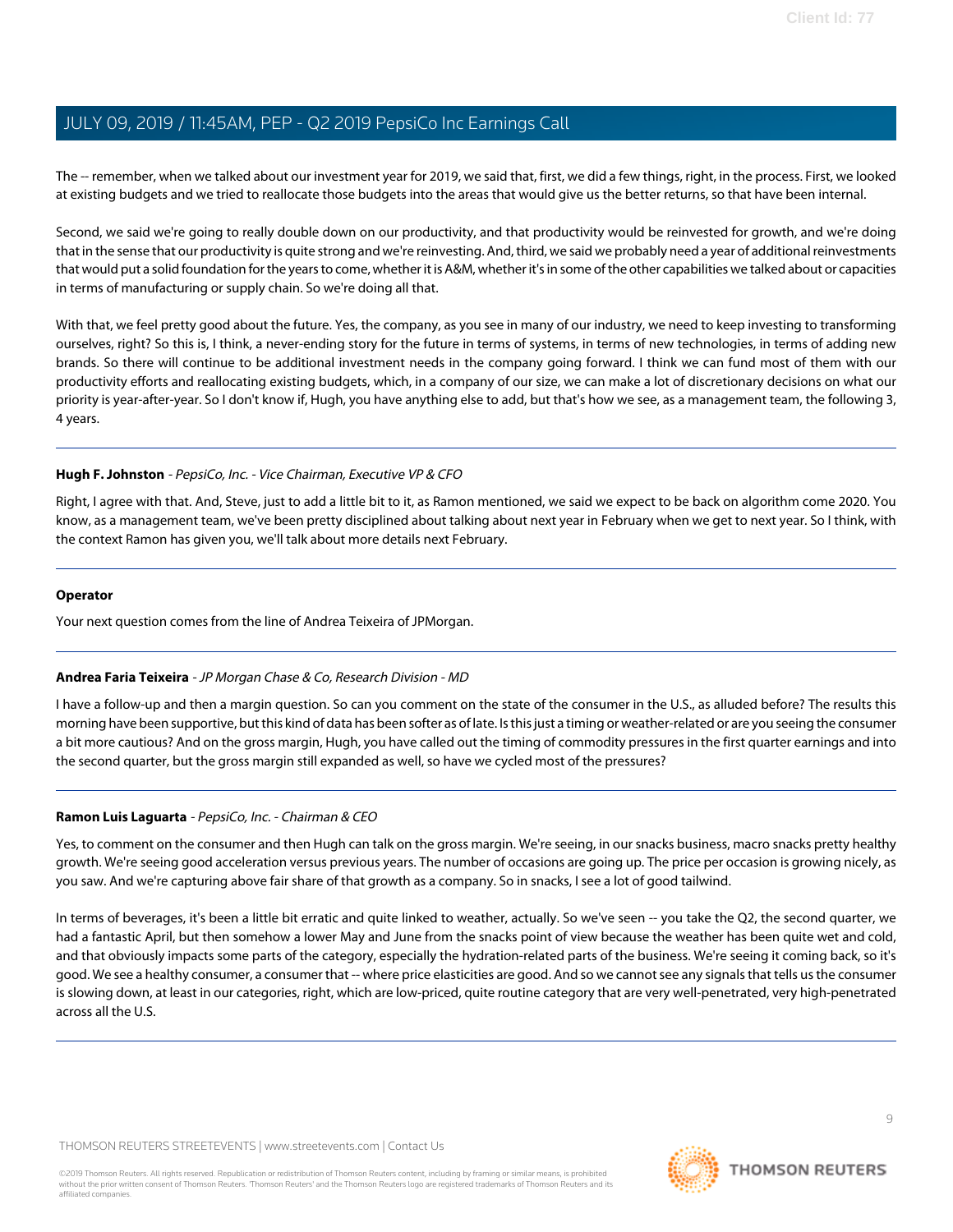#### **Hugh F. Johnston** - PepsiCo, Inc. - Vice Chairman, Executive VP & CFO

Yes. And then on gross margins and drag. Yes, you're right, I mentioned in the last call, I think, that the tougher comparisons were in the first half. As you know, on commodities, we tend to lock about 6 to 9 months out, so we get high visibility into the back half. And the commodities comparison in the back half get a little bit easier.

#### **Operator**

<span id="page-9-0"></span>Your next question comes from the line of Kaumil Gajrawala of Credit Suisse.

#### **Kaumil S. Gajrawala** - Crédit Suisse AG, Research Division - MD & Research Analyst

Ramon, you mentioned on several occasions the effective mix or the premium product channel mix, pack sizes, all of which sound like long-term trends. Can you give us a bit of a read on how much mix contributed in this quarter? And then also, given that's where, it seems like, much of the CapEx is going and where your capabilities are expanding, how we should maybe think about mix as part of your algorithm longer term.

#### **Hugh F. Johnston** - PepsiCo, Inc. - Vice Chairman, Executive VP & CFO

Yes, Kaumil, I'm happy to comment on that. Obviously, it moves around quite a bit, depending on which portion of the year we're in, which businesses are doing well, but it's probably been, on average, contributing about a point.

#### **Ramon Luis Laguarta** - PepsiCo, Inc. - Chairman & CEO

Yes, if you think about some of the capabilities we're trying to build for the company, and we're not the only ones in this consumer goods space, we are building this capability in net revenue management. Net revenue management is a combination of insights, analytics and ability to manage channels and consumer innovation and branding. And that is a capability we're going to keep evolving, right? Because the likelihood of consumers willing to pay more for the same thing is going to reduce, right, going forward. So we need to be able to give the consumer much more value through different ways, and that's a capability we're -- I think we're good at, we're going to get better at. And we -- the fact that we have -- we tend to control our execution all the way to the consumer in many channels, I think that gives us a competitive advantage going forward.

#### <span id="page-9-1"></span>**Operator**

Your next question comes from the line of Nik Modi of RBC.

#### **Sunil Harshad Modi** - RBC Capital Markets, LLC, Research Division - MD of Tobacco, Household Products and Beverages

Ramon, maybe you can just give us a state of the union on the NAB reorganization. Any early learnings, any hiccups? Anything you can share on that would be helpful.

#### **Ramon Luis Laguarta** - PepsiCo, Inc. - Chairman & CEO

Yes, that's good. This is a -- thank you for asking. This is going to be, I think, a factor to our continued sustained performance in the future in NAB. I think the fact that we're able to understand the U.S. market as one full market and then able to segment it into pieces and execute with local relevance is going to be, I think, a driver of growth for us and sustained growth and for us to be better serving our customers and much more nuance ways, so that was the extension.

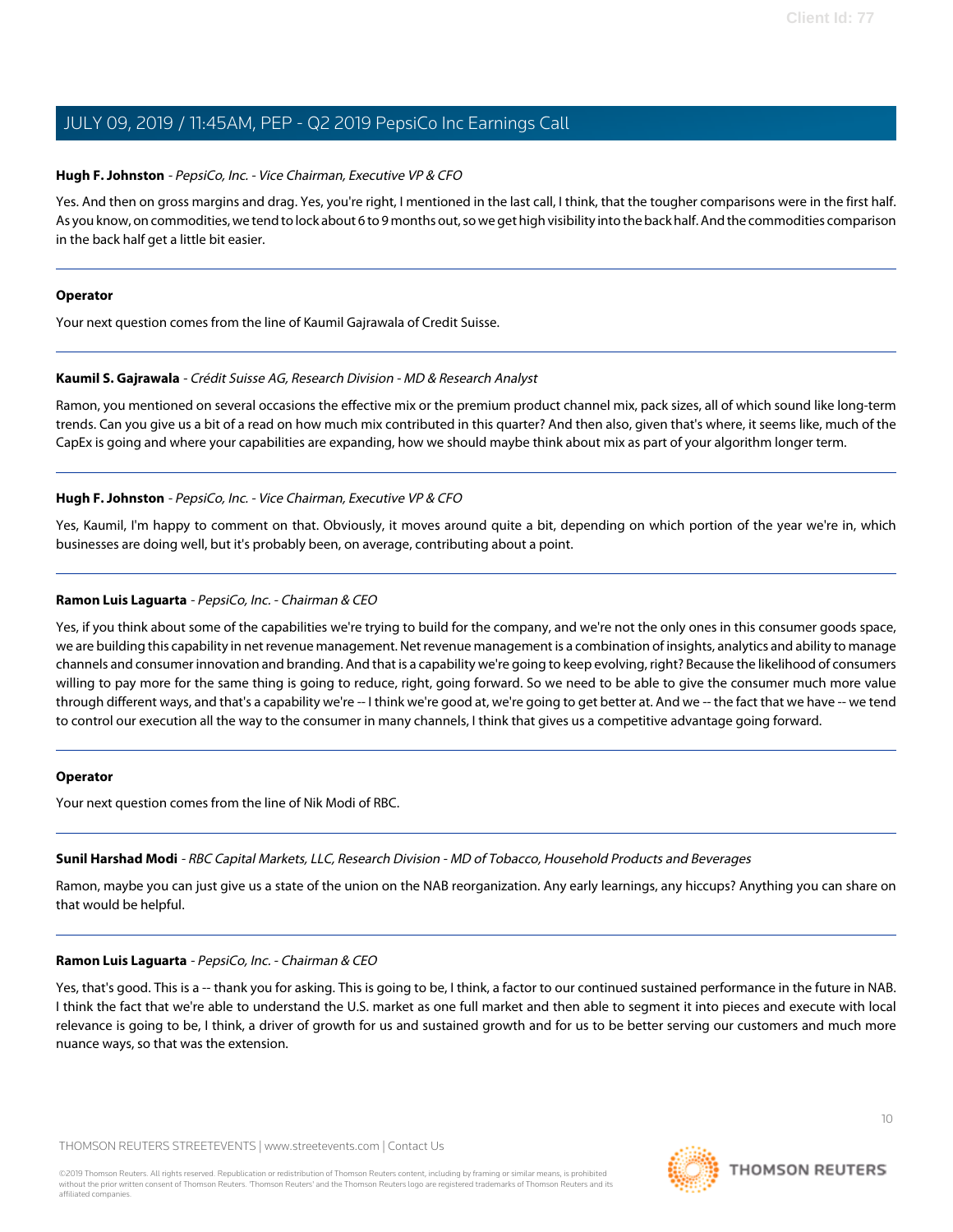The -- as any large restructuring, you're dealing with the people issues, right? I've seen moving families location to location, all that. I think that's pretty much behind now during this summer time. Most of the families will move and we'll have everybody in place and ready to execute full mind.

So, obviously, I think we started in March. Now it's July, so we've had 3, 4 months now of a little bit of transition, I would say, in the business. And I think the management has done a great job in terms of working diligently to get people in place. I'm sure the employees were treated by the company, and I think we're there.

We should see the benefits of what this organization should deliver in the second half of the year, but most important is the move we're making for the future. So in terms of distribution in the more popular parts of the business in terms of how do we serve regional customers, how do we segment our consumer strategies depending on our market positions in the different states, in all those capabilities we didn't have so much in the past should be reflected in the new -- in the organization.

So we're feeling good. And as always, it's been a process of people management and talent management. And as you can imagine, this is a lot of people, right, and so -- but it's behind us now.

#### **Operator**

<span id="page-10-0"></span>Your next question comes from Bonnie Herzog of Wells Fargo.

#### **Bonnie Lee Herzog** - Wells Fargo Securities, LLC, Research Division - MD and Senior Beverage & Tobacco Analyst

I was hoping you could update us on SodaStream and some of your initiatives around reducing or even eliminating packaging. And then are there any examples beyond SodaStream to which you can point where you're actively working, again, to eliminate packaging?

#### **Ramon Luis Laguarta** - PepsiCo, Inc. - Chairman & CEO

Yes. The -- SodaStream is doing very well, right? I mean it's exceeding our expectations in terms of the growth potential and growth execution. So we're feeling good, we're understanding more about this platform. We're starting to put more of the PepsiCo capabilities against the SodaStream business, especially around flavors and around some of the consumer experience with flavors, which I think were underoptimized direct-to-consumer capabilities. So we're trying to insert some capabilities into SodaStream, but we're running it as a separate business that should be agile and nimble and going after actually disrupting the bottle business. That's the strategy and that is how we want to run this business going forward.

In terms of how we're looking at the plastic reduction, plastic waste reduction, a couple of things. Obviously, SodaStream is a big one for us, and we made some commitments recently in the U.S. and we'll continue to make commitments across the world in terms of -- so what we did in the U.S., I don't know if you read it recently, LIFEWTR will be 100% recycled brand, recycled PET brand. We will have no plastics on bubly. And we're going to be testing Aquafina in cans in some parts of the U.S., mostly in the West Coast.

We made a commitment in the European Union that we'll be 50% recycled by 2030 (inaudible). We're also exploring some [circular] waste management opportunities with our snacks bags in the Europe, especially in the U.K., and also in India. So we're really exploring a lot of the physical circularity and making some commitments on which packaging solutions we'll use.

Long term, obviously, we have efforts in the chemical recycling and new materials and alliances with other players in the value chain of chemical industry and the collection industry and some of our partners in the brand business, competitors and noncompetitors, where we're trying to make a difference in ingredient and material solutions, chemical recycling, collection systems, everything else to try to minimize this plastic gone into waste versus plastic coming back into our systems and thus being able to provide the consumers with what I think a very affordable and functional solutions, but they don't go to waste, right? So that's the principle.

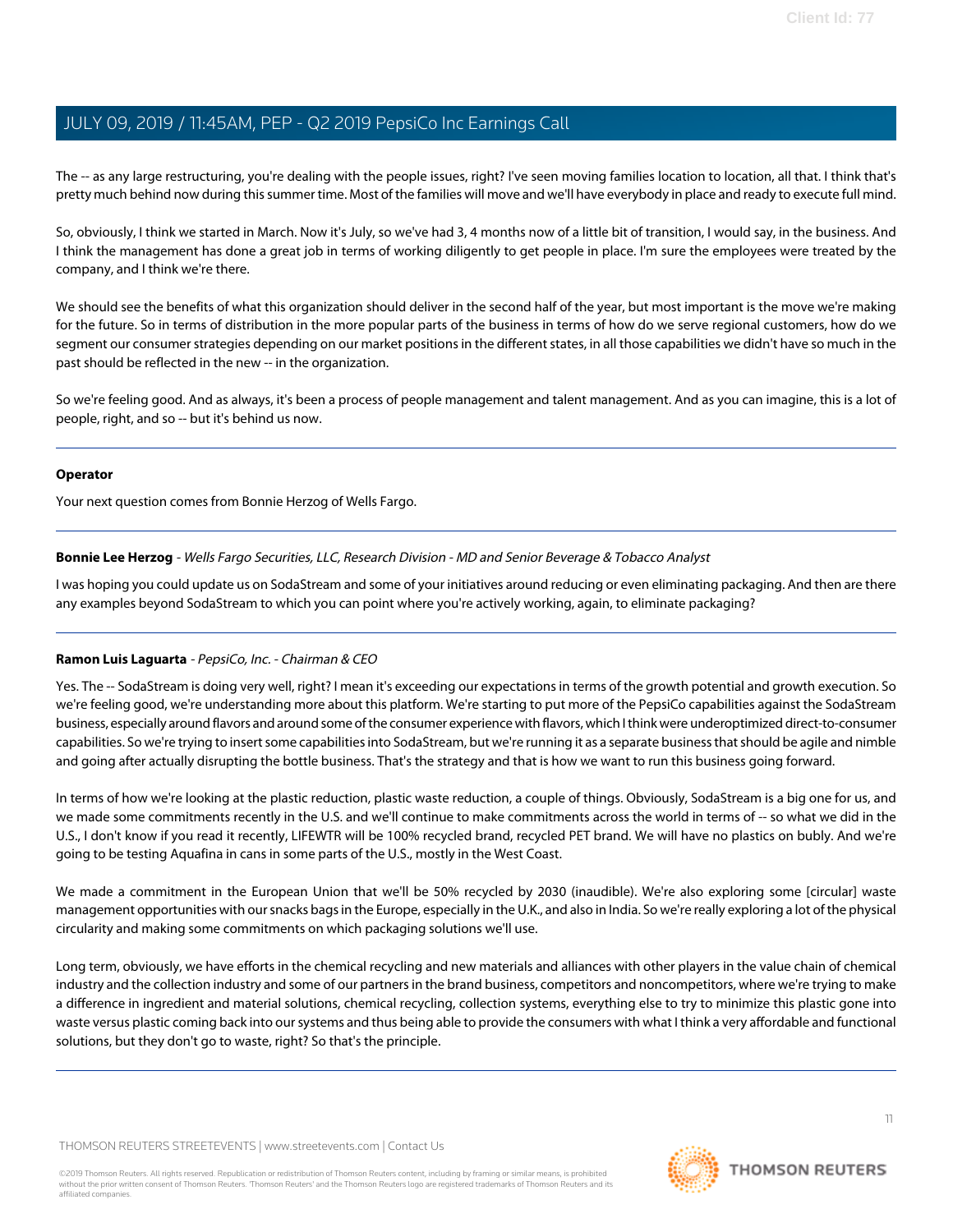#### **Operator**

Your next question comes from Kevin Grundy of Jefferies.

#### <span id="page-11-0"></span>**Kevin Michael Grundy** - Jefferies LLC, Research Division - Senior VP & Equity Analyst

Ramon, I had a question on a couple brands in North America Beverages. So Mountain Dew, which has clearly been an area of focus, but the brand continues to lose some share based on what we see in the syndicated data. Can you give us an update there on your strategy to stabilize the share trends? And then maybe you could just briefly touch on bubly, which has done quite well but the distribution has ramped up here and then you spend some money behind advertising. Maybe talk about how you see the opportunity for that brand now with distribution looking rather full.

#### **Ramon Luis Laguarta** - PepsiCo, Inc. - Chairman & CEO

Yes, thank you. You're right on the 2 diagnostics. I think we have an opportunity in Mountain Dew to recover share, and we have a huge opportunity ahead of us in bubly in creating a whole new category of beverages.

So on Dew, we're -- we tried to approach -- we had to work on Pepsi, we had to work on Mountain Dew, we had to work on Gatorade. I think we're feeling good about Pepsi, we're feeling good about Gatorade. Now we're going fully into Mountain Dew investments. We have ramped up A&M, started in April, May, we're quite heavy across the summer and then in Q4. We have a lot of innovation as well that should help the core Dew consumer to have more options in what is a high-loyalty brand.

The -- we have -- next to Mountain Dew, there is the energy category, right? So we're trying to move Dew into the energy category in small steps. Kickstart was one that we did. Kickstart is -- was a great platform. It decreased a little bit, it's starting to go up again. That should solidify Mounting Dew.

And then we just launched Mountain Dew, again, Fuel to put one foot into the energy category with a differentiated position and more towards the gaming and that kind of demand opportunity. It is doing very well. We plan to continue to innovating that segment.

The numbers you see for Mountain Dew do not include game fuel, so that's -- it is part of the brand, but it's not in all of your information systems, that's, in short, part of the Dew brand. But that's how we see the brand growing.

We're investing in the core Dew consumer, very loyal, giving them their preferred product in non-sugar and sugar options, innovating in flavors in Dew and then moving Dew slowly into other spaces where we've seen the brand has a role to play and that we were able to formulate products that will be very competitive in that space as well.

Sorry, on bubly, we're super happy, really, with this opportunity. And sparkling water is always -- it's been underdeveloped in the U.S. if you compare with some of the European markets, and we saw there was a big opportunity there. I think the R&D team did an amazing job. We have a very good product and we see that by the levels of repeat and loyalty we're creating with some of those flavors.

I think the personality of the brand is fun, it's modern, it's young. So the consumers are coming back to bubly. Bubly has double velocity. I mean really, it's double velocity per point of distribution in the last 3, 4 months after the Super Bowl with this new advertising.

I agree with you that there's a lot of distribution opportunities, yes, and it takes a while for our partners, our retailer partners to give these brands that are growing so fast the right space in the store. Obviously, there's a lot of dialogues with our partners, retail partners to expand bubly space.

So we see this brand as a brand of the future. We're going to be innovating in this brand and on these flavors, that other occasions that I think we can attack. You're going to see mini cans, you're going to see larger cans. It is going to be a no-plastic brand. I think that is a very, very good positioning that we can have for this brand going forward for the modern consumer, the millennial, and the younger mother that I think is adopting this brand for her kids.

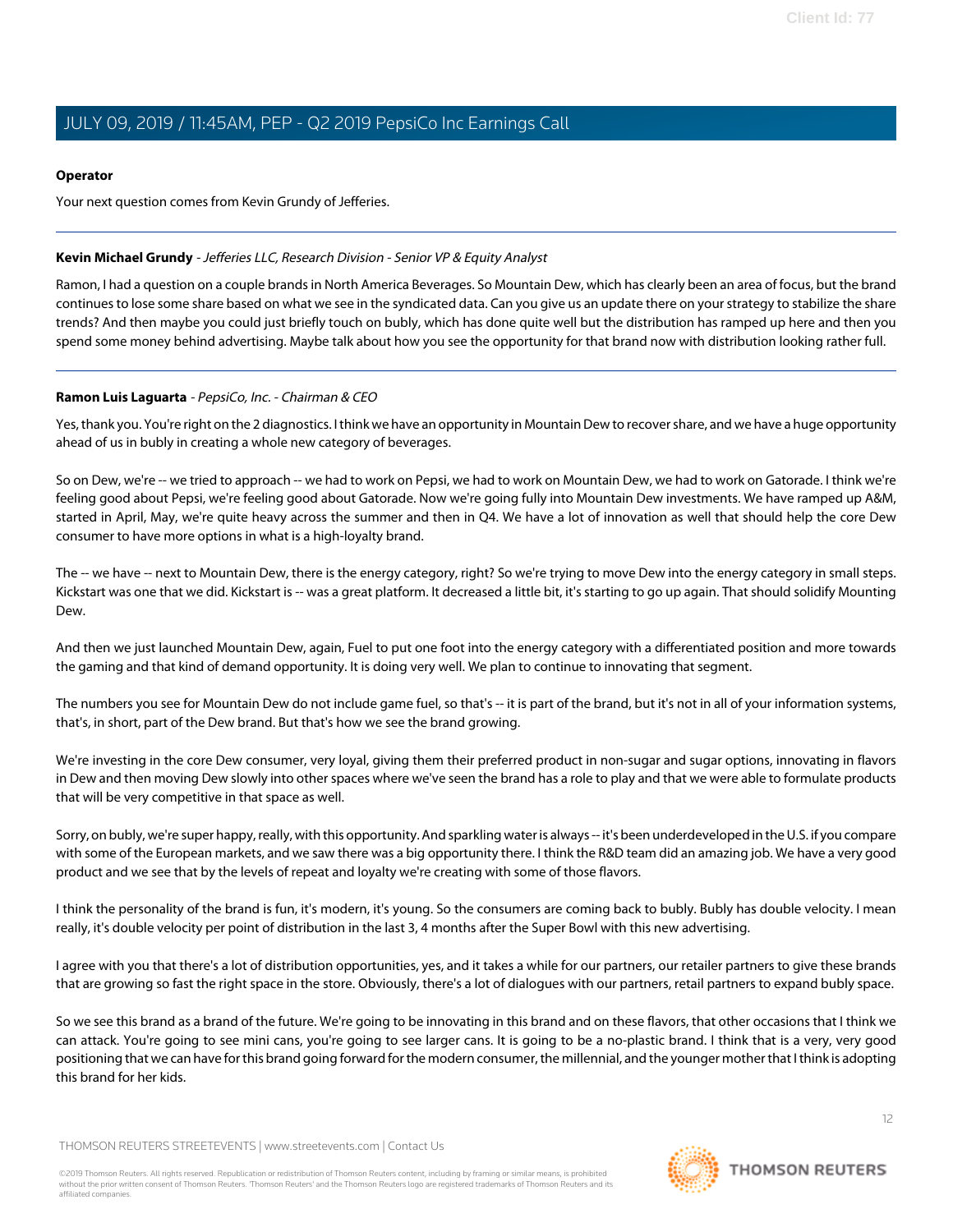So we're feeling very good about this brand. This could be one of our next \$1 billion brands. That's our goal with the NAB team, and they're executing every step of the way with a lot of precision. So we're very, very happy with this new brand in our portfolio.

#### **Operator**

<span id="page-12-0"></span>Your next question comes from the line of Robert Ottenstein of ISI.

**Robert Edward Ottenstein** - Evercore ISI Institutional Equities, Research Division - Senior MD, Head of Global Beverages Research & Fundamental Research Analyst

Ramon, in your opening comments, you talked about evolving the culture of the company. Wondering if you could give us a little bit more granularity on what that means. Perhaps talk about what you saw on the culture as you were there and took the helm, what you liked about it, what you thought needed changing and then, more specifically, how you're implementing those changes? Have they maybe reinforced with your incentive programs?

#### **Ramon Luis Laguarta** - PepsiCo, Inc. - Chairman & CEO

Yes. Thanks. Great question. I think we're convinced that the culture will be a competitive advantage for us going forward, and that's why the whole management team is spending a lot of time in, first, defining a set of leadership behaviors that we think are core to PepsiCo, and we call this The PepsiCo Way. And now rolling out those behaviors across the company in every geography.

And it's been quite exciting to go around the company and see how fast the organization is embracing these behaviors, and it makes us very optimistic about the future.

The behaviors, there's a few that are critical for U.S. investors and should empower performance. One of them is being very consumer-centric. So we want to have an organization that creates a lot of values, a lot of value for the company and for the investors by being -- by understanding the consumer with a lot of details, making decisions around innovation, but not only innovation, but the whole management of the company around the consumer. I think, long term, that's going to give us a lot of differentiation and market share.

Then there's a lot of -- there's a few values around how -- about speed and ownership, which I think is -- if you think about large companies of our scale and the competitors we have in the marketplace, we need to act with speed and we need to act as owners, right? And that's something that you can lose over time because sometimes we become more internal than we should and we become more process-driven than we should. So what we're trying to do is make sure that our -- each one of our employees feels that he is an owner of the company and that he is expected to act with empowerment and speed and simplicity. And we're trying to simplify our processes and allow people to really behave as owners in the company.

Of course, integrity is core to our values. And when we operate in so many countries around the world, that has to be core to our -- the way we operate. And then there's values around raising talent and diversity. And I would think that, long term, for companies like ours, bringing in new capabilities and making sure the new generations feel very good in our company would create environment for them to thrive is critical. So we're trying to also put talent and diversity at the center of those leadership behaviors and how we recruit the best and how we make sure that they feel that this is a place where they can make a difference and they can voice their opinions and challenge the status quo and make sure that, that is part of how we run the business, right, with diversity and making sure that everyone has a point of view and everyone has a -- feels that they have the right to have that point of view heard by everybody around the company. Of course, then we can only do a few things and we will have to make the choices and everything else, but that culture is critical.

So speed and ownership, talent and diversity and opinion, consumer centricity, integrity, those are some of the values that we want to reinforce. It's not that we don't have it, but we think it's just worth reemphasizing, with the final output being a great company that is focused on growth and creates value with winning in the marketplace.

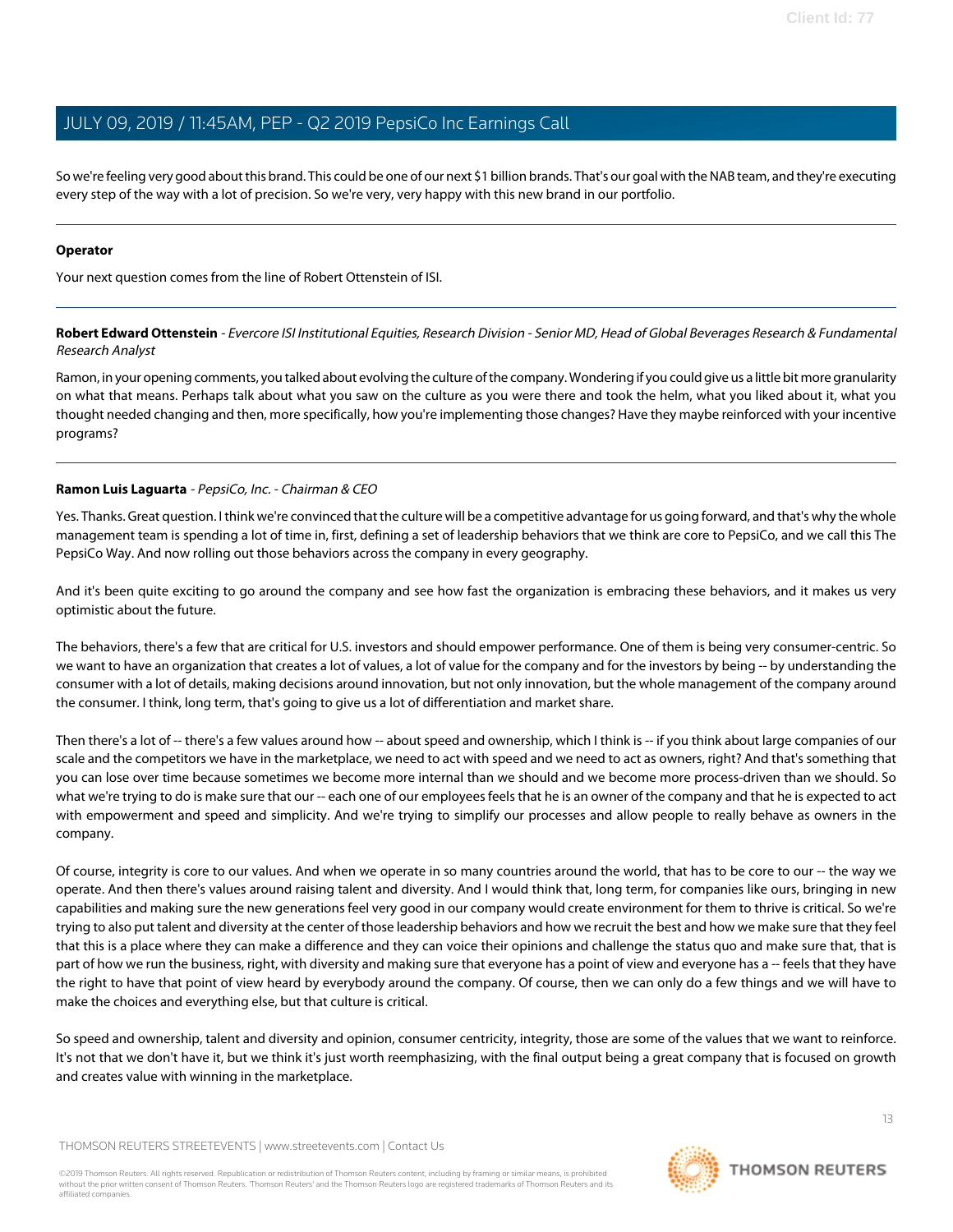And of course, we don't want to lose the purpose. I think purpose is critical in any company, in any organization, in any individual today. And especially if you talk to new generations, they feel very strong about making a difference in the planet. So we want to make sure that purpose is part of our commercial strategy, that our brands talk purpose, that our commercial teams talk about purpose and our organizations are very well rooted in every community, making a difference in how people live around us, right?

So that is the -- those are the different components of the culture change that we're making. And as I said, I feel extremely excited because everybody is embracing this and, obviously, we're traveling a lot around the world, and where I see how people are talking about those behaviors and that language very consistently across the company.

#### **Operator**

<span id="page-13-1"></span>Your next question comes from Laurent Grandet of Guggenheim.

#### **Laurent Daniel Grandet** - Guggenheim Securities, LLC, Research Division - Senior Analyst and MD of the Consumer & Retail Team

Building on Lauren's question, I'd like to understand how you see an international brand or platform expansion in beverages specifically. So we were surprised by the launch of the Lavazza lineup in the U.K. Is that a departure from a potential Starbucks partnership outside of the Americas or do you think both brands could potentially coexist in the future? So, basically, how your coffee strategy is evolving here. And then on Gatorade, we keep talking about the U.S., but I'd like to understand your plans to make the brand more available outside of the U.S. please.

#### **Ramon Luis Laguarta** - PepsiCo, Inc. - Chairman & CEO

So 2 things. Obviously, Starbucks is our very strong partner for many years and we value that relationship. It's a super -- I would say we've very aligned. Were building I think a very powerful business together in the U.S. and some other parts of the world.

Unfortunately, in Europe, Starbucks had some previous relationships, and that's why we wanted to compete in the coffee space, we needed to find another partner, and that's Lavazza. We chose Lavazza. So there's nothing in terms of, I would say, the relationship. On the contrary, it's an extremely powerful relationship where we're creating a lot of value for both companies, just the European piece is a bit of a separate relationship because of existing contracts, et cetera.

In terms of the Gatorade brand, this is really a global brand in terms of consumer understanding and consumer awareness. We just made some priorities in the past of Latin America, U.S. and China being the core markets where we want to build this brand. In the markets like Western Europe or Eastern Europe, we're choosing much more of an e-commerce type of way to develop the brand. So a lighter investment, if you wish. But it's a big priority for us and it's a brand that we think we have a competitive advantage in terms of the product solutions. And clearly, the brand is very well-recognized and it's very well-perceived by many consumers around the world because of the sport -- the assets that we have in the sports world. And, obviously, people watch TV everywhere, right? So they can see the soccer, the football, the basketball, any of our assets, and the brand continues to develop. So you should see us both working on coffee and sports around the world.

#### <span id="page-13-0"></span>**Operator**

Your next question comes from Caroline Levy of Macquarie.

#### **Caroline Shan Levy** - Macquarie Research - Senior Analyst

Just very briefly if you could touch on what you're seeing in terms of the macros in -- you mentioned Brazil being very strong and some other countries. Is that -- is the Brazil really just a onetime comp issue? But more importantly was a more strategic question around price/mix realization, because historically in the world of bottling where you own distribution, price/mix is more valuable than volume because there's less incremental

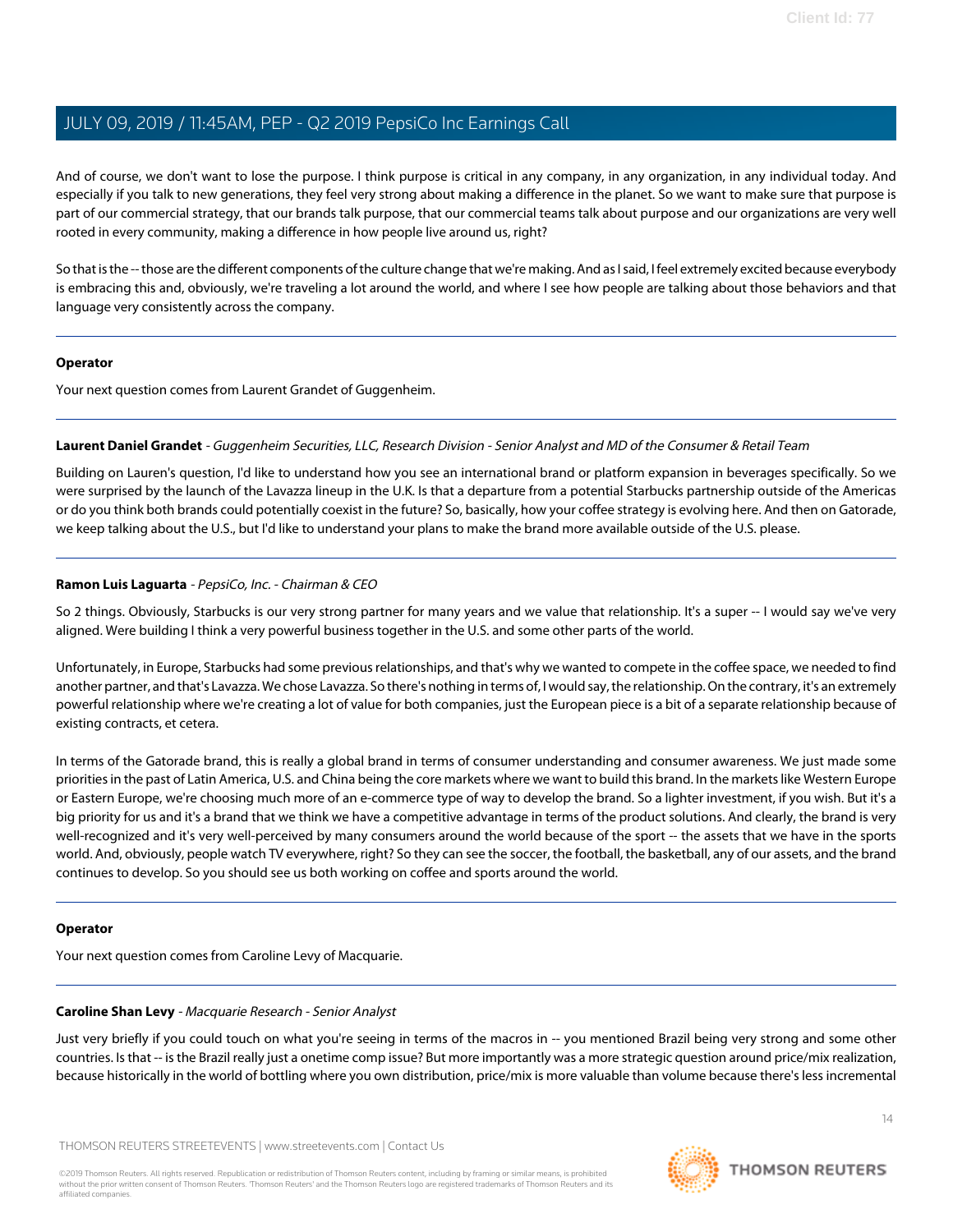costs associated with that in delivering new volume. And so I'm just wondering if, over time, that holds true, that your margins will improve as a function of price/mix improving given that you own your distribution.

#### **Hugh F. Johnston** - PepsiCo, Inc. - Vice Chairman, Executive VP & CFO

So, yes, Carolyn, it's Hugh. In general, I think that the macros down in Brazil are slowly improving. We talked about the fact that we were lapping some extraordinary things, which made for our very high growth rate in the quarter in Brazil, but I do think we see the macros there slowly improving.

In addition to that, we are using the playbook that Ramon referred to in terms of building out our salty snack business and being very methodical about it. It's a business that I've been around for a long time and has gone through multiple cycles. But I really do feel that, with the leadership we have both at the sector level as well as at the business unit level, we've got the right people to execute and build that business in a very solid foundational brick-by-brick way to build another good profit platform for PepsiCo.

As regards the specifics of the beverage business, I think our interest with the bottler in that market are very well aligned, so we benefit both from volume and from price/mix. And I expect we'll continue to work closely with them to improve what's obviously a relatively small beverage business for us.

#### **Operator**

<span id="page-14-0"></span>Your next question comes from Bill Chappell of SunTrust.

#### **William Bates Chappell** - SunTrust Robinson Humphrey, Inc., Research Division - MD

Just a question on the energy category. I mean I get and I think most of you that you are not interested in buying some of the smaller brands that are out there. But I'm surprised that we haven't heard or seen something about a Pepsi energy drink. And I understand that Mountain Dew and you have other kind of plays in the energy market, but is there something that, on the cola flavor, you don't think that plays as well in the energy market? Or you don't see as much opportunity be it outside the U.S. for the Pepsi brand and other flavors for the Pepsi brand? Just trying to understand especially with what Coke has said and kind of their optimism about the Coke energy product, why we haven't seen a Pepsi energy product.

#### **Ramon Luis Laguarta** - PepsiCo, Inc. - Chairman & CEO

Yes. All right. Good question. The energy is clearly a growing market across the world, and we think that the consumer will continue to ask for products that gives them the functionality of higher energy or boost. We're approaching this from many angles, right? From the coffee, from the sports, from obviously the energy category itself, right? So we're capturing some of those occasion already now.

In the case of U.S. energy, we have a pretty good partner for many years with ROCKSTAR being our partner, and we've been playing in this segment for a few years together, and it's working also in some international markets. So we plan, obviously, to continue that relationship, innovating and see how we can accelerate our participation in that growth category.

With regards to Pepsi energy or Coke energy, I mean those are -- we're all trying, I think, as a strategy to make our global brands play more spaces, right? So we're trying to do that with Lay's or we're trying to do that with Doritos or we're trying to do that with Pepsi.

Pepsi, actually, if you see our growth internationally, it's a lot on flavors, Pepsi flavors, a lot on Pepsi non-sugar, Zero. And obviously, Pepsi regular in multiple formats.

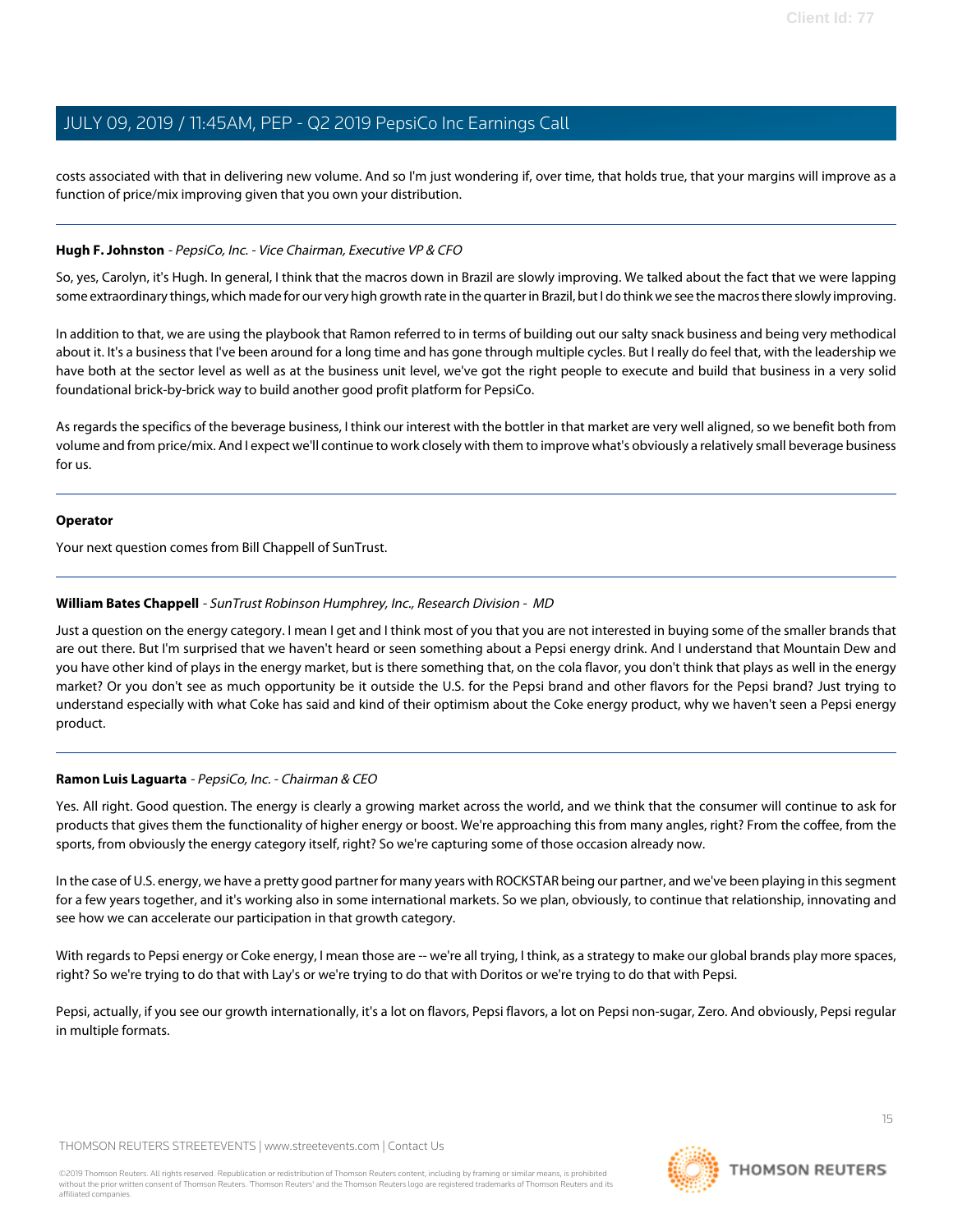I think we will keep expanding Pepsi into other spaces, whether it's energy or some other spaces. We'll see when we get to the market. If you look at the -- if you think about the core energy consumer, it's looking for something different than what brand Coke or brand Pepsi can offer. I'm not saying that there will not be occasions where some of those consumers will go into our brands, but I think they're looking for different propositions. And if you think about Red Bull, Monster or ROCKSTAR or some of the other brands that are capturing majority of that space, they have a very different proposition, right?

So I'm not saying it's not a big business opportunity. I'm saying that it's not going to be the center of the category, I think. But more to see in the coming quarters, and kind of we'll keep thinking about how do we make our brands, our global brands play in more spaces because that is a very high return on investment normally for us, as you can see with Gatorade Zero, with Pepsi Zero, those are -- when you put your big brands into new spaces, that is a huge, huge, huge business opportunity.

#### **Operator**

<span id="page-15-0"></span>Your next question comes from Amit Sharma of BMO Capital.

#### **Amit Sharma** - BMO Capital Markets Equity Research - Analyst

Ramon, a question for you. You talked about stronger growth in the convenience store channel as one of the reasons for, maybe, a little bit more price/mix that we saw, especially for the snacks business. Can you talk about that dynamic in terms of online? As you grow your online business, should that also be a price/mix positive from a relative contribution perspective and then the relative size of your businesses online at this time?

#### **Hugh F. Johnston** - PepsiCo, Inc. - Vice Chairman, Executive VP & CFO

Yes, Amit. It's Hugh. Yes, what we said in the past is our online business is over \$1 billion. And generally speaking, it is going to tend towards smaller packages. So it's not going to be the multiserve -- it will tend towards multipacks and singles and things like that. So generally speaking, that is going to be a positive from a mix perspective. Obviously, we're in very early days on online, but my expectation is, as that market continues to evolve, it will be both premium in all likelihood, more singles and multipacks.

#### <span id="page-15-1"></span>**Operator**

Your next question comes from the line of Sean King of UBS.

### **Sean Roberts King** - UBS Investment Bank, Research Division - Equity Research Analyst of Beverages

I believe you mentioned a few specific reinvestment areas over the last couple of quarters, including small can capacity and for your variety packs. Where do you stand against those specific initiatives? And are you still, I guess, capacity constrained?

## **Ramon Luis Laguarta** - PepsiCo, Inc. - Chairman & CEO

The -- we're putting capacity against that. And I think, as I mentioned before, I think this is going to be a long-term consumer trend. Consumers are looking for variety packs and consumers are looking for smaller portion packs. So we've put a lot of capacity in place. What we're seeing that the more capacity we put, we still are behind demand in some of those packs, in some of the geographies around the world. So we're going to have to keep investing in those formats. And it's a great product to have, I would say, that you have a lot of demand for your business and that you need to put capacity at very high-margin parts of your business. So, yes, I think we're putting capacity, but we're seeing that the consumer is ready to buy more of our products in those formats. You'll see more of that -- of those CapEx going in the future.